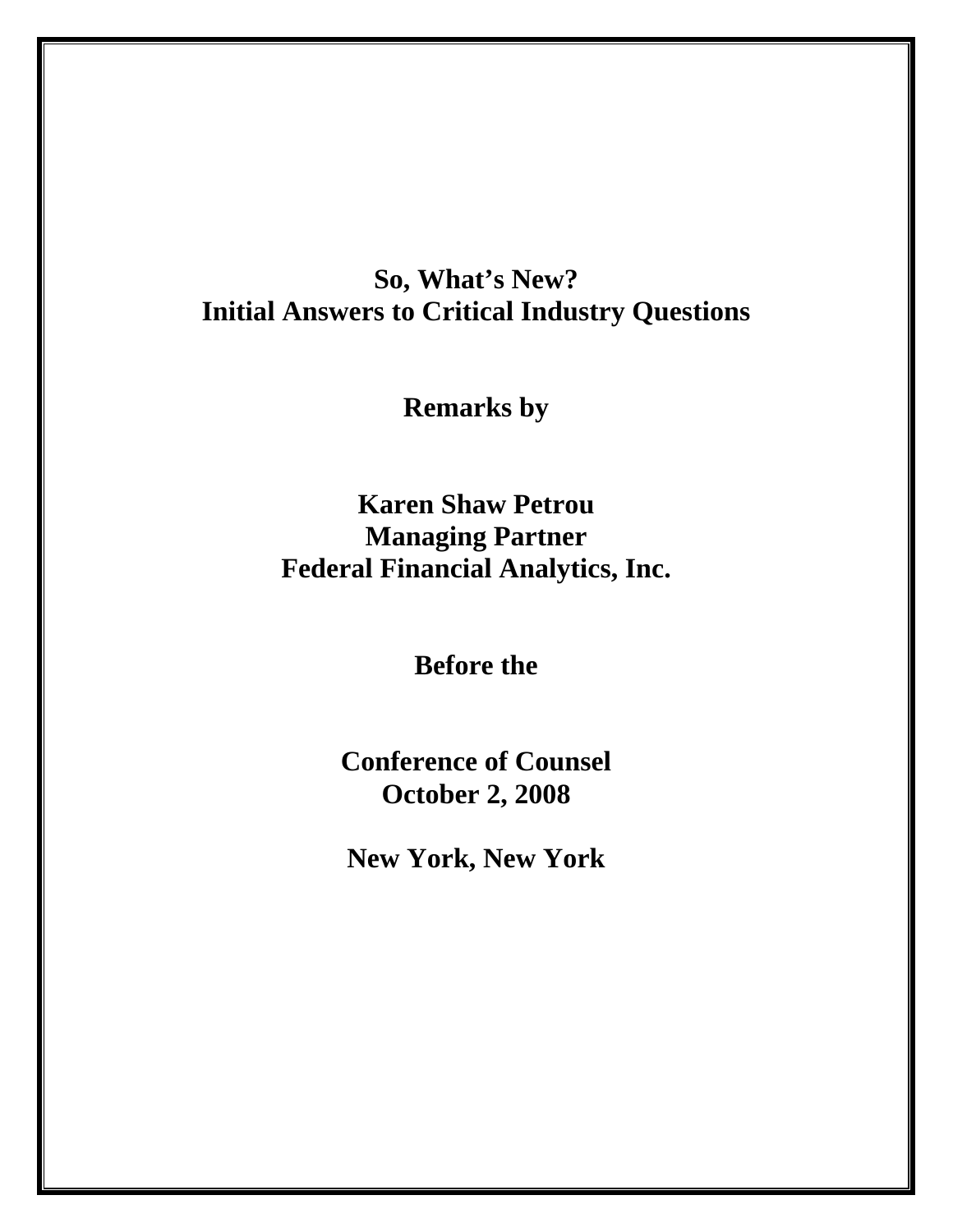You all do pick interesting times for your meetings – no curse intended. Last year, I joined you in early October as we hoped financial markets would recover from the thrashing they took the prior August. We talked about the impact of market developments to that point on the banking system and, as you will remember, had a lively debate. Perhaps wishfully, there was a widespread view that the regulatory world would right itself and resume much as it was. Now, I think we can all agree – like it or not – that those hopes are dashed and the banking industry – whatever remains of it – will confront a vastly-different universe. Indeed, it's already a wholly different regulatory framework than the one known only months ago – look for proof at the deluge of desperate rules each of the regulators is rushing out even as imaginative resolution strategies are crafted to handle growing failures.

So, what's new? As we speak, Congress is wrestling with a massive rescue that is now stuck with the "bail-out" sobriquet. So much has gone before that bill, accompanies it and will befall us after it that I'll hold for a moment discussion of the legislation itself and its specific implications. Instead, what I'd like to do this afternoon is consider what else has happened – not a little list on its own.

For starters, let's consider the historic change in the role of the federal government in the financial industry – Treasury and the FDIC now hold shares in privately-owned companies and, perhaps, more warrants are in the offing. This is an awesome paradigm shift that presages a complete overhaul in financial regulation as we know it. In addition, there is a daunting array of statutory and regulatory changes to come in areas like capital requirements, the powers of bank holding companies now that everyone who's anyone is one, the future of OTC derivatives and "shadow" financial institutions, deposit insurance and – whew! – the regulatory structure that will govern all this.

Let me emphasize before I go any farther that this talk tells it as I think it is, not as I or, perhaps any of you, would like it to be. You all have powerful advocacy operations with which to seek to craft different outcomes than the ones I now foresee and, indeed, these efforts could well lead to very different results. However, several critical events are already upon us and these drive immediate strategic decisions – legal and reputational risk management, capital-raising, resource allocation and M&A top on the list. Thus, I will try to outline an objective assessment of the strategic reality now defining the industry, leaving for later how you all might like it to change.

Because of the limited time we have and the vast scope of market events, I'm going to offer conclusions, not go carefully through the analytics that underlie each of them. Let me offer one initial thought, though. If you read through a "blue-ribbon" industry report of mid-2005, you'll see a remarkable outline of everything that's gone wrong since and a nice set of recommendations on how to fix it. The 2005 report was, in fact, generated after regulatory pressure for industry action because several agencies – not all, to be sure – saw a lot of what's since happened coming. Three years ago, though, a serious effort at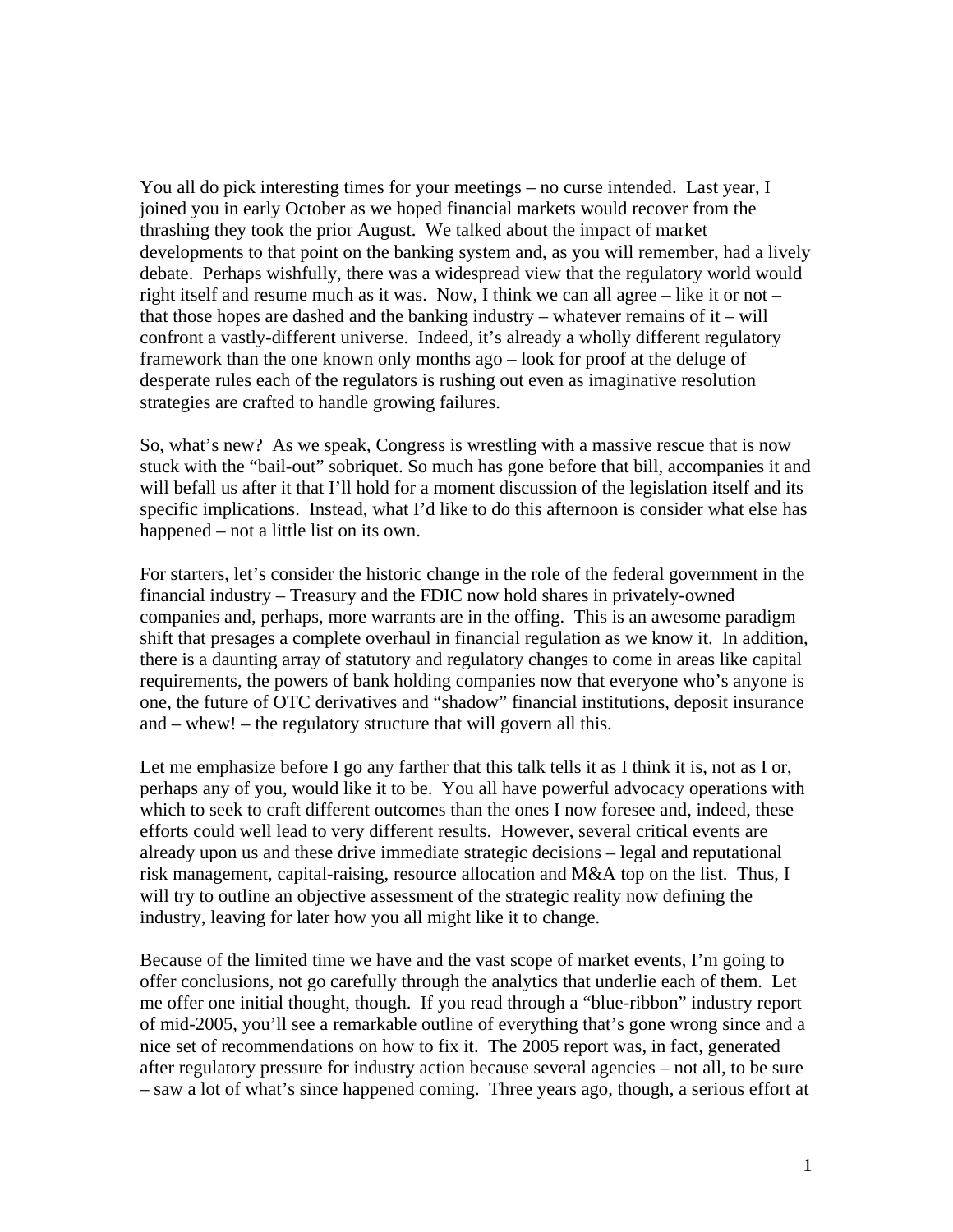voluntary action floundered. Now, regardless of who thinks which regulation or deregulation did what, the industry and its regulators have little, if any, credibility. There's nothing like a \$700 billion rescue plan, hundreds of billions of Fed funds and a series of systemic-risk failures among the GSEs and large banks to concentrate the mind.

So, to some suggested answers to complicated questions raised in a highly-volatile market in the midst of a Presidential election.

## **Capital at Risk and Then Some**

After the thrift debacle, my firm was asked by the post-mortem Congressional commission to advise it on what went wrong. We said then that a predicate cause of the debacle was "net worth certificates" – phony money Congress created to pretend S&Ls were capitalized when they weren't. Without capital, the sky's the limit in terms of what financial-services firms can do with other people's money. And, without capital, the depths of the Treasury's coffers have to be plumbed when implicit guarantees are called or systemic-risk fears are raised following spending sprees enabled by lax capital standards.

This now is all too expensively understood. As a result, when the smoke clears, "capital at risk" will be the new regulatory mantra. It will dictate supervisory policy governing all regulated financial institutions and the new capital regime will, we think, bear only passing resemblance to the Basel II one so recently minted. "Shadow" financial institutions won't, we think, come under this capital regime directly, but a host of new standards will govern counterparty risk exposures that will, in effect, create proxy capital requirements governing all transactions with hedge funds, private-equity firms and similar entities.

One further thought: capital at risk will also dictate a new future for capitalized lenders and providers of credit risk mitigation. These will need to be housed in regulated institutions – the days of unregulated CDS providing capital relief are gone. To be sure, some of the CDS market's recent problems stem from regulated monoline bond insurers. However, they got into trouble in new ventures regulators allowed to run wild outside directly-supervised, capitalized insurers. As a result, CDS are already being reined in  $- a$ major issue for banks in this business and a potentially big confrontation down the road between state insurance regulators – assuming any are left after a new federal charter is mandated – and the OCC's business-of-banking doctrine.

As all this plays out, though, monoline, regulated providers of credit risk mitigation are, I think, in a sound position from which to prosper going forward, as is another form of credit risk mitigation: prudent lending. The rush around loans to speculative commercial paper structures housed in off-balance sheet vehicles is also, we think, over.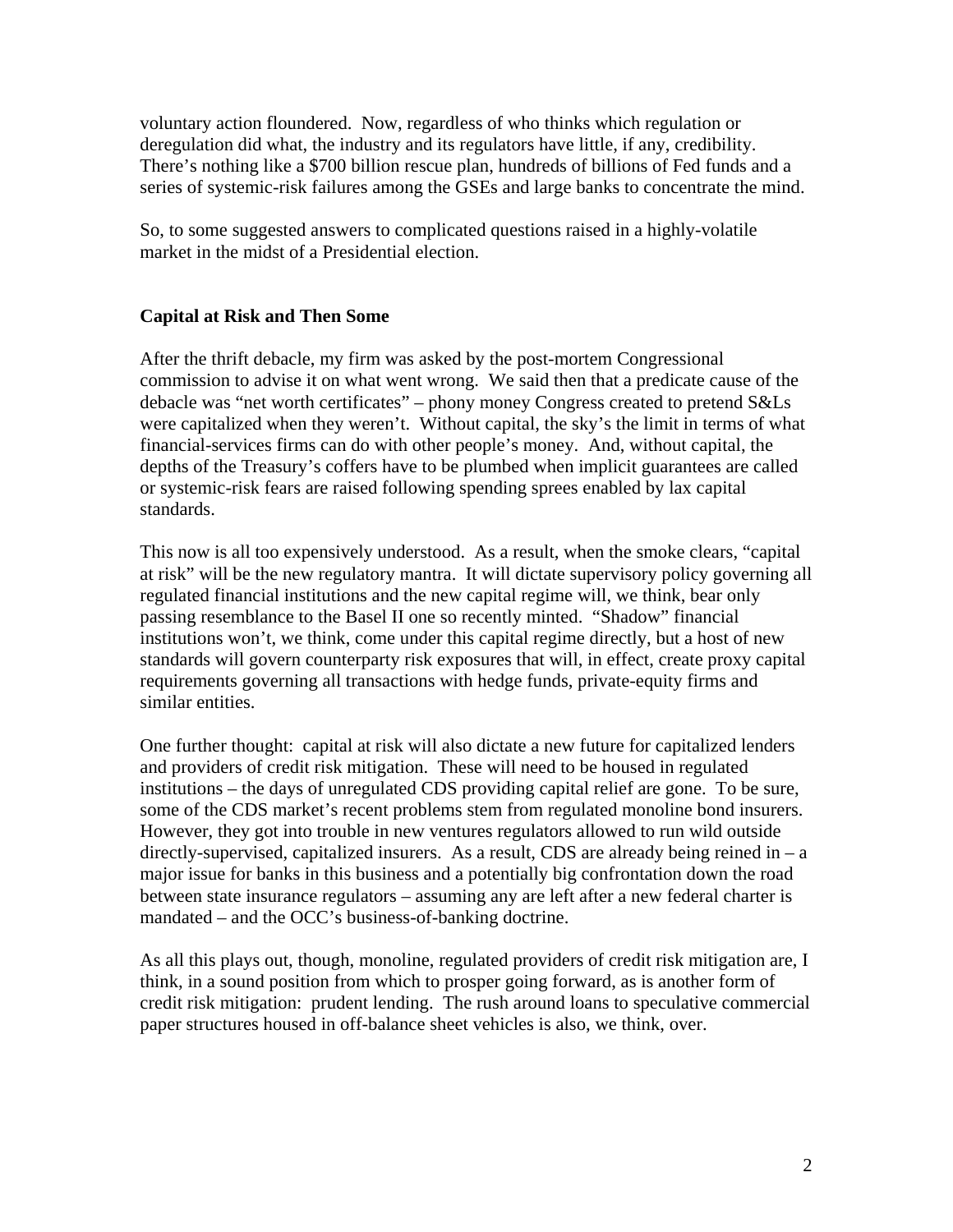## **Full Faith and Credit – and Then Some**

Recent developments have put the lie to the view that institutional money is on its own. Once Treasury opened the Exchange Stabilization Fund (ESF) to money-market mutual funds (MMFs), the gig was up. Time doesn't allow a discussion of the credit ratings agencies – nor is my vocabulary in public sufficient. However, let's simply say that all too many MMFs and their customers thought a AAA rating was fool-proof. They also bet that Fannie and Freddie preferred stock was blessed by the government with the same implicit guarantee as GSE debt and, for that matter, that Lehman and other major players were too big to fail. Secure in the AAAs and other protections assumed to backstop all these holdings, MMFs went for the yield.

In short, they came up short. Whether from liquidity strains or solvency woes or  $-$  as I would suggest – a combination of both, the MMFs last week were in a dire predicament and, with them, went the national economy and the global financial system. As a result, Treasury pulled another idea from its back pocket and came up with the ESF back-stop. This is, in essence, MMF insurance that transcends the FDIC. The MMF protection is, for starters, a darn sight cheaper – one basis point going forward and free for now – and a good deal deeper – there's no maximum account limit. Also – and not incidentally – it comes without any accompanying prudential regulation – at least for now.

What does this mean for deposit insurance? Many of us have argued for years that another predicate cause of the thrift debacle was the sudden decision by Congress in 1980 to raise the federal deposit insurance threshold from \$40,000 to \$100,000. But, if money that can and should know better is bailed out, then small businesses, retirees and wealthier consumers are understandably demanding that they get similar aid and it looks like their demands will soon be met. This is welcome news for all of your banks – cheap core deposits are critical to the new future and one major reason Goldman Sachs and Morgan Stanley decided to join the ranks of bank holding companies.

Will the full faith and credit guarantee of the FDIC stamp or, for that matter, Treasury's protection for MMFs come free? Of course not. With it will, we think, come not only the new capital regime noted above, but also prudential standards and social-policy requirements that will dwarf those with which you now deal.

If the return to intermediation we discussed last year is good news – and I think it is not only for banks but also for the market as a whole – we'll need to weigh it against the new regulatory framework to come in the wake of full-scale federal guarantees behind core funding. Thinking through who's under this regulation and what is required under it will, I think, be critical to ensure that yet another set of regulatory gaps that permit freewheeling arbitrage doesn't resurface in short order. All of your banks lost a huge amount of market-share in recent years to un- or under-regulated firms and, to hold your own, you did a lot of things you've lived to regret. It is a critical challenge going forward to think carefully through where the new safety net starts and stops and how the price for this expensive new fail-safe will be set, allocated and governed.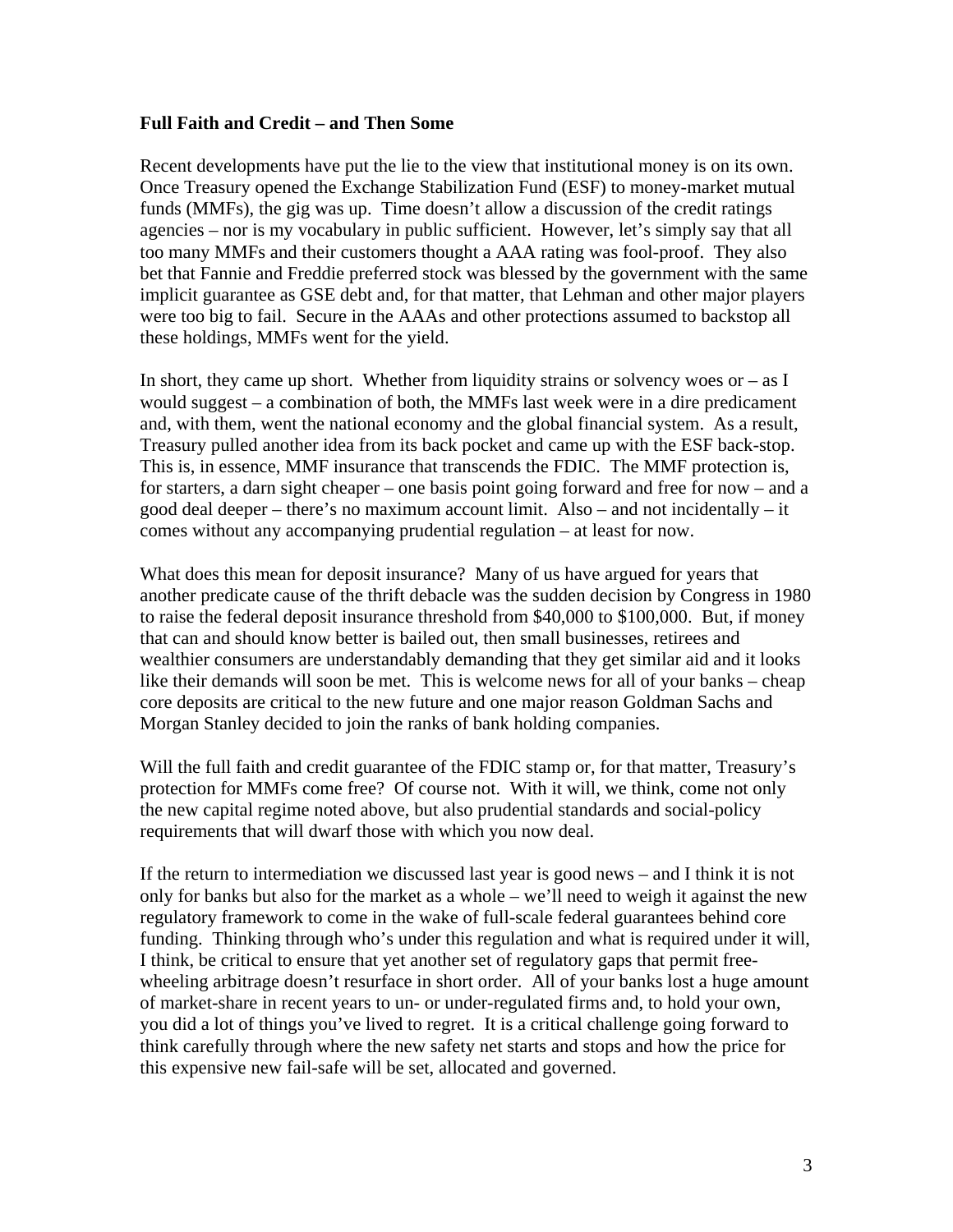## **To Have and to Hold**

Now, to the new bank holding company. With the acquisition of Merrill Lynch and the transformation of Goldman Sachs and Morgan Stanley, the bank holding company is clearly the charter de jour. The SEC has given up the ghost on the consolidated supervised entity and, in short order, Congress will do the same for the S&L holding company. However, the tried-and-true bank holding company will not go forward in anything like the framework we've all come to know. For one thing, the fact that the FDIC now holds warrants in one large bank has forever changed the interplay between banks and their regulators, as has Treasury's stake in Fannie and Freddie.

Will this change so challenge the Gramm-Leach-Bliley Act (GLBA) that Congress in short order reinstates Glass-Steagall? Some on the Hill hope so, but I doubt it. For one thing, doing so would mean disentangling almost every BHC of size, and Congress isn't good at taking back that which has been given. It could grandfather prior mixed firms of course – shades of the unitary thrift holding company – but that bargain in GLBA didn't work out well and we doubt it will be repeated.

Instead, we expect Congress to craft a wholly new BHC regulatory framework designed to protect the government's existing stakes in financial-services firms and prevent the need for any more. This is where, I think, a massive strategic risk lies for each of your banks. Put together the factors I've outlined above: new capital standards, unlimited federal deposit/MMF protection and new prudential and social-policy regulations. Add to it the mandatory infrastructure rules sure to come in the wake of the CDS collapse and you have a regulatory structure all too reminiscent of that which has governed utilities since the Great Depression.

Under this approach, large firms are essentially allowed quasi-monopoly status and an array of protections in return for rate, infrastructure and community-service regulation. Utilities can earn shareholders a "reasonable" rate of return, but not more than that and they can't branch off into new ventures without receiving prior approval and implementing protections for their core operations. Compensation regulation? Of course.

A key difference between utilities and banks is that there aren't shadow utilities, nor are there thousands of little ones. By virtue of utility regulation, anyone offering publicutility service does so in a supervisory structure that ensures a few big players with protected profits. Turning banking regulation into utility regulation cannot be done without reckoning with the substantive differences between the two sectors. Failing to do so would, in fact, destabilize markets still further because financial-services firms outside the new "utility" regulatory framework will be ferocious competitors backed by a widespread expectation of an implicit guarantee. However, the model will be deeply tempting to shell-shocked Members of Congress and a new President, inheriting as they will a financial system in the worst shape since Franklin Roosevelt stepped into the Oval Office in 1933.